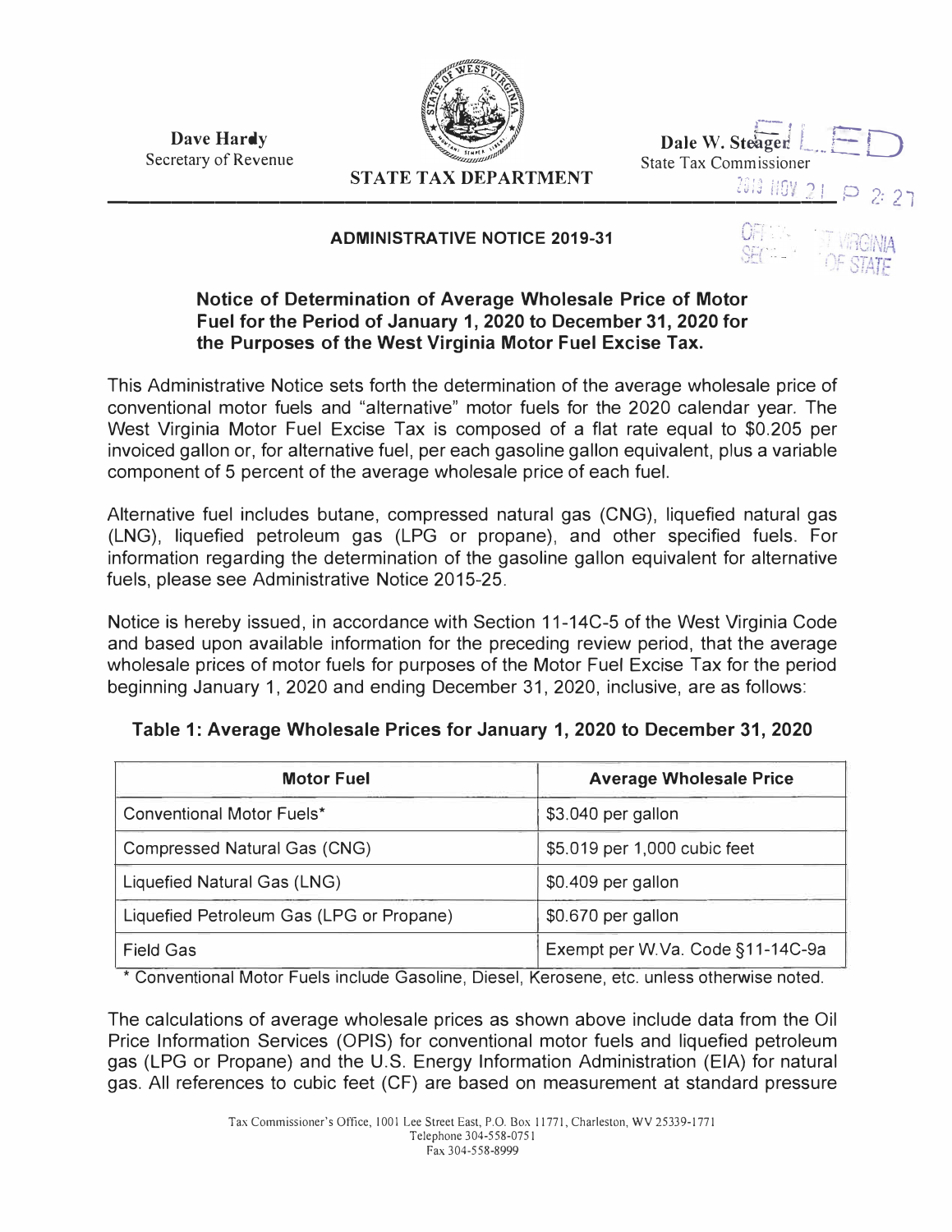and temperature of 14.73 pounds of pressure per square inch at 60° Fahrenheit.

## **Motor Fuel Excise Tax Rates: January 1, 2020 - December 31, 2020**

## **Conventional Motor Fuels**

For conventional motor fuels, including gasoline, diesel, kerosene, and related products, the **average wholesale price** shall be \$3.040 per gallon for the referenced period, inclusive. The **variable component** computed thereon shall be \$0.152 per gallon (\$3.040 **x** 5%). The **flat rate component** of the Motor Fuel Excise Tax on conventional motor fuels is \$0.205 per gallon resulting in a **combined tax rate of \$0.357 per gallon.** This average wholesale price per gallon (\$3.040), the variable component tax computed thereon (\$0.152 per gallon), and the flat rate component (\$0.205 per gallon) shall apply to all gallons of gasoline, diesel, kerosene, and related products sold, purchased, or used in this State during the period beginning January 1, 2020 and ending December 31, 2020, inclusive, regardless of whether the actual purchase price of such motor fuel is more or less than \$3.040 per gallon.

## **Compressed Natural Gas (CNG)**

For compressed natural gas, the **average wholesale price** shall be \$5.019 per 1,000 cubic feet (CF) for the referenced period, inclusive. The **variable component** computed thereon shall be \$0.251 per 1,000 cubic feet (\$5.019 **x** 5%). The **flat rate component** of the Motor Fuel Excise Tax on compressed natural gas is \$1.618 per 1,000 cubic feet of compressed natural gas, determined as follows:

\$0.205 per gal. conv. fuel

126\_67 CF of CNG GGE = \$0.001618378 GGE per CF **x** 1,000 CF= \$1.618 per 1,000 CF CNG

The **combined tax rate shall be \$1.869 per 1,000 cubic feet.** This average wholesale price per 1,000 cubic feet (\$5.019), the variable component tax computed thereon (\$0.251 per 1,000 cubic feet), and the flat rate component (\$1.618 per 1,000 cubic feet) shall apply to all units of compressed natural gas sold, purchased, or used in this State during the period beginning January 1, 2020 and ending December 31, 2020, inclusive, regardless of whether the actual purchase price of such motor fuel is more or less than \$5.019 per 1,000 per cubic feet. The tax rates for compressed natural gas specified in terms of the gasoline gallon equivalent (GGE) (126.67 cubic feet or 5.66 pounds) are shown in Table 2.

# **Liquefied Natural Gas (LNG)**

For liquefied natural gas, the average wholesale price shall be \$5.019 per 1,000 cubic feet for the referenced period, inclusive. The **average wholesale price** of liquefied natural gas in terms of GGE LNG gallons shall be \$0.409 per gallon (\$5.019 per 1,000 CF  $\div$  1,000 CF **x** 126.67 CF per 1.554 gallons). The **variable component** computed thereon shall be \$0.020 per gallon of LNG (\$0.409 **x** 5%). The **flat rate component** of the Motor Fuel Excise Tax on liquefied natural gas is \$0.132 per gallon of liquefied natural gas,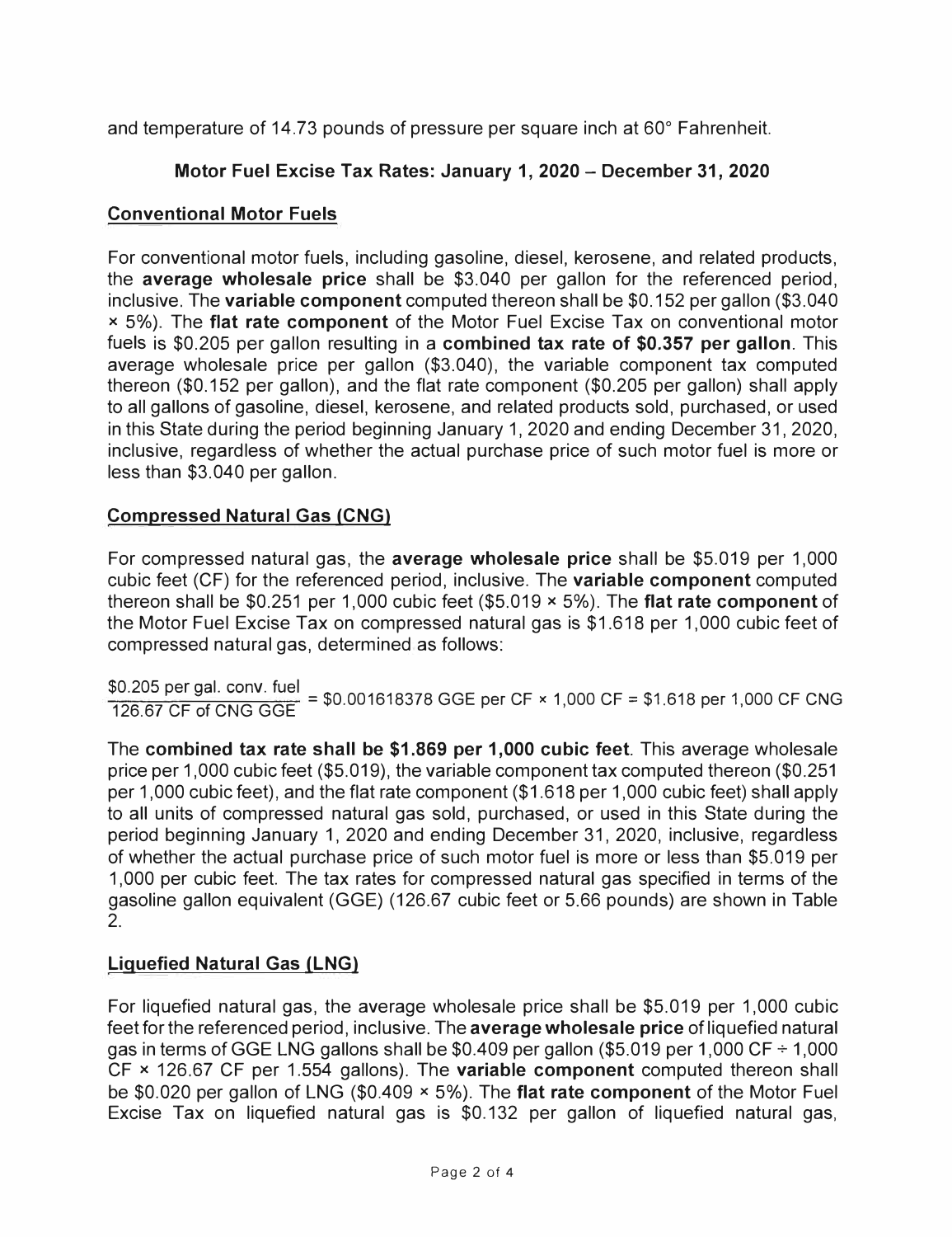determined as follows:

\$0.205 per gallon conventional fuel  $1.554$  gallons of LNG GGE = \$0.132 per gallon of LNG

The resulting **combined tax rate shall be \$0.152 per gallon.** This average wholesale price per gallon (\$0.409), the variable component tax computed thereon (\$0.020 per gallon), and the flat rate component (\$0.132 per gallon) shall apply to all gallons of liquefied natural gas sold, purchased, or used in this State during the period beginning January 1, 2020 and ending December 31, 2020, inclusive, regardless of whether the actual purchase price of such motor fuel is more or less than \$0.409 per gallon.

## **Liquefied Petroleum Gas (LPG or Propane)**

For liquefied petroleum gas (LPG or propane), the **average wholesale price** shall be \$0.670 per gallon for the referenced period, inclusive. The **variable component**  computed thereon shall be \$0.034 per gallon equivalent (\$0.670 **x** 5%). The **flat rate component** of the Motor Fuel Excise Tax on liquefied petroleum gas is \$0.150 per gallon of liquefied petroleum gas, determined as follows:

> \$0.205 per gallon conventional fuel  $1.367$  gallons of LPG GGE = \$0.150 per gallon of LPG

The resulting **combined tax rate shall be \$0.184 per gallon.** This average wholesale price per gallon (\$0.670), the variable component tax computed thereon (\$0.034 per gallon), and the flat rate component (\$0.150 per gallon) shall apply to all gallons of liquefied petroleum gas sold, purchased, or used in this State during the period beginning January 1, 2020 and ending December 31, 2020, inclusive, regardless of whether the actual purchase price of such motor fuel is more or less than \$0.670 per gallon.

## **Field Gas**

Effective June 9, 2016, sales of field gas were exempted from the variable and flat rate components of the Motor Fuel Excise Tax per West Virginia Code §11-14C-9a, et seq.

#### **Definition of Common Terms**

For the purposes of this notice:

**"Field equipment"** means generators, compressors, engines, micro turbines, turbines, or any other motor or apparatus used to power drilling rigs, well head equipment, gas processing units, compressors or compressor stations, fractionating plants, or any other equipment or apparatus used directly or indirectly in the production, gathering, transportation, or processing of natural gas or natural gas liquids or associated products.

**"Field gas"** means natural gas or any derivative thereof, extracted from a production well,